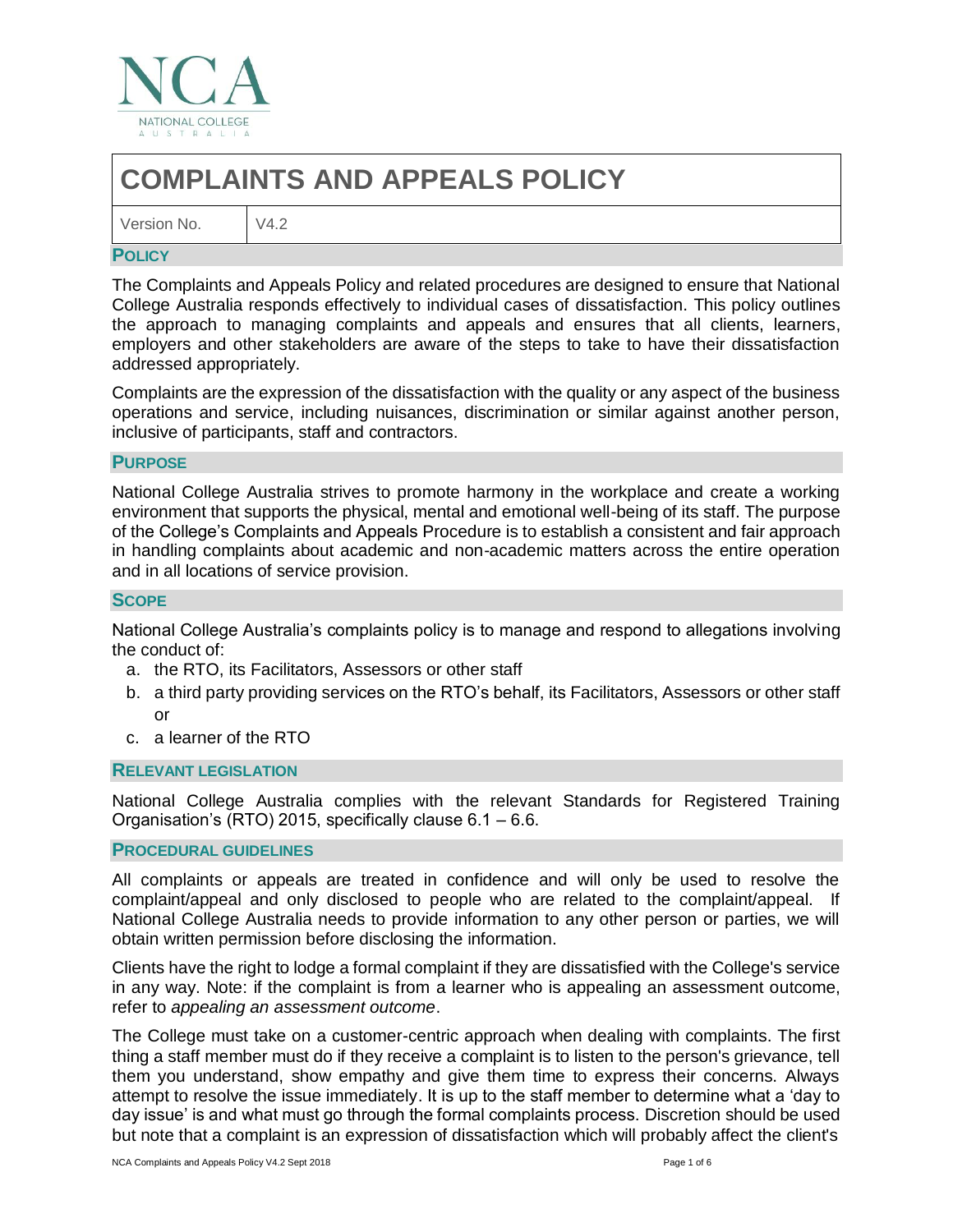

# **COMPLAINTS AND APPEALS POLICY**

Version No. V4.2

experience with the College and their opinion about the quality of our services. A complaint is sometimes also when the person feels they have tried everything and simply does not know what else to do in solving a problem.

Complaints must be dealt with in a professional, open, timely and fair manner without exception.

The root cause of any complaint or appeal will be included in the continuous improvement processes of the College, and monitored by the Quality and Compliance Manager.

*For the purposes of this policy, the term 'client' refers refer to learners, employer representatives, a member of the public, and government agency representatives*

### **DEFINITIONS**

*Complaint* – non-academic or academic matters relating to issues such as the general work environment, individuals, misconduct, harassment, services, etc.

*Appeal* – A request to review assessment decisions.

**Please Note**: During the implementation of the complaints or appeals procedure, normal work will continue and learners must continue to attend classes.

Complaints and appeals may be made in relation to any of National College Australia's services, activities and decisions such as:

- The enrolment, and induction process
- The quality of education provided
- Training and assessment matters, including learner progress, assessment, curriculum and awards in a course of study
- Access to personal records
- Decisions made by National College Australia
- The way someone has been treated.

### **PROCEDURES**

All complaints will be dealt with sensitivity and confidentiality. They will be handled in a professional, timely manner that is fair and provides transparency to all parties.

National College Australia maintains a supportive and fair environment allowing students to appeal assessment outcomes and recognition decisions. All new learners are advised of their right to appeal an assessment outcome in the Learner Handbook, which they receive as part of their induction package.

The College as employer may be represented by an industrial organisation of employers or the employer's chosen representative and the employee may be represented by an industrial organisation of employees or the employee's chosen representative.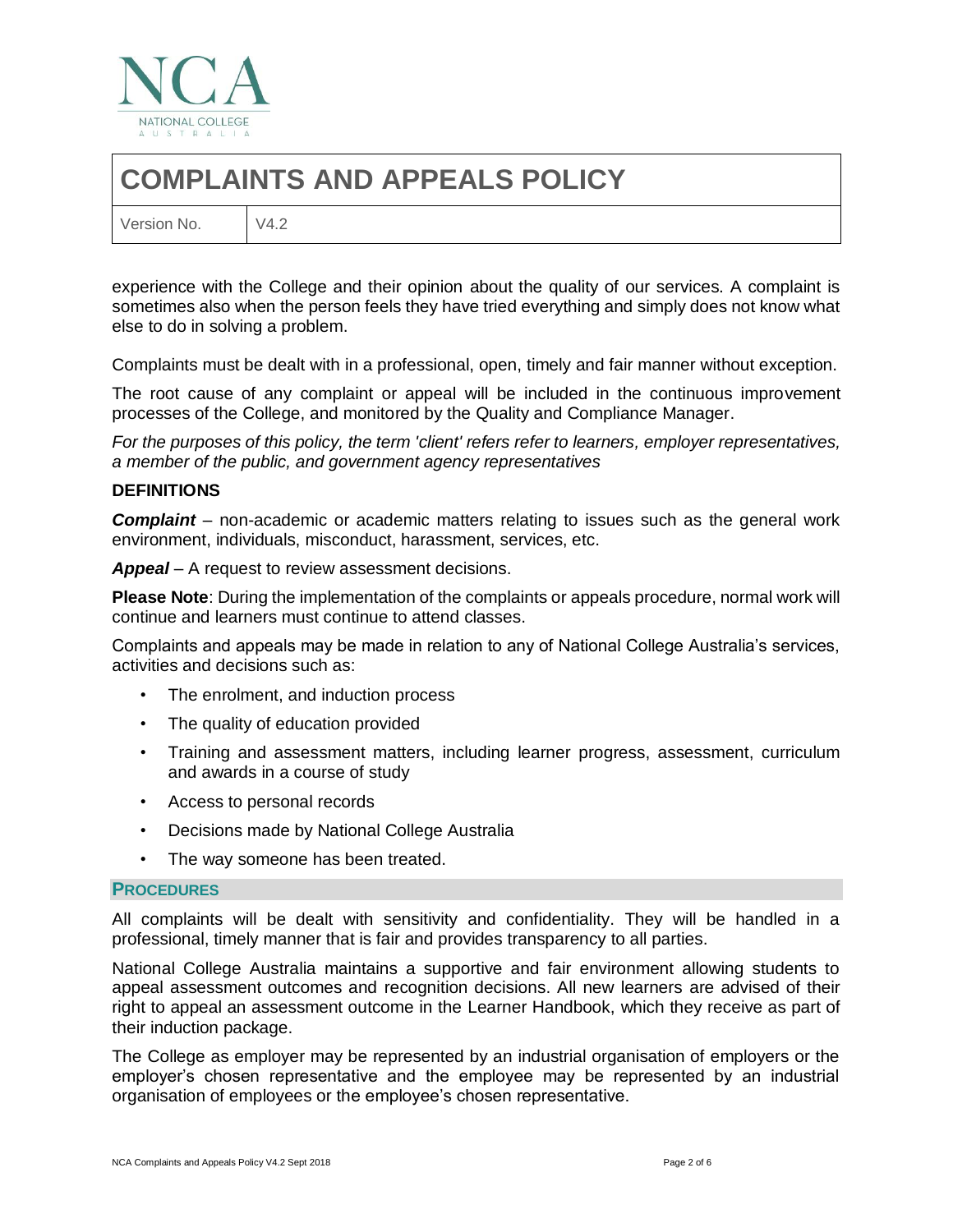The complainant is also able to be represented/supported throughout the process at all meetings, by bringing along a person of their choice (third party) and is encouraged to do so. This can be a person with a personal relationship such as Partner, Mother, Father or union representative, etc.<br>NATIONAL COLLEGE

AUSTRALIA

## **COMPLAINTS AND APPEALS POLICY**

Version No. V4.2

Once a complaint has been lodged, an investigation will be conducted to determine the facts involved in the matter. The person whom the complaint has been made against will be given details of the complaint and have an opportunity to respond to the matter.

An investigation may include face to face meetings, telephone conversations, a review of documentation and any other action item as required.

Complainants will have access to records kept in regards to the matter during the investigation and for a minimum of two (2) years after the matter has been closed. Files will be handled in accordance with the relevant privacy legislation at all times.

From time to time, this and other policies will be reinforced during internal professional development activities.

**PROCEDURE FOR APPEALING AN ASSESSMENT OUTCOME**

Appeals must be submitted within two (2) weeks of the assessment outcome given to a learner

| Step 1  | The learner is provided with an Assessment Appeals Form                                                                                                                                                                                                                                                                                 |  |  |
|---------|-----------------------------------------------------------------------------------------------------------------------------------------------------------------------------------------------------------------------------------------------------------------------------------------------------------------------------------------|--|--|
| Step 2  | The Form is returned to the Head of Operations                                                                                                                                                                                                                                                                                          |  |  |
| Step 3  | The Head of Operations will advise the original Assessor of the appeal raised by the student                                                                                                                                                                                                                                            |  |  |
| Step 4  | The Head of Operations will assign a second assessor to review the assessment task(s) and<br>request an outcome within seven (7) days                                                                                                                                                                                                   |  |  |
| Step 5  | The Head of Operations will advise the learner of the outcome in writing within seven (7) - ten<br>(10) days from the date on the Assessment Appeals Form.                                                                                                                                                                              |  |  |
| Step 6  | If the learner is not satisfied with the outcome, the matter will be escalated to the Principal<br>Executive Officer (PEO). The Head of Operations will provide a debrief of the matter.                                                                                                                                                |  |  |
| Step 7  | Under the instruction of the PEO, the Head of Operations will arrange for the assessment(s) to<br>be re-assessed by a third Assessor and request an outcome within seven (7) days.                                                                                                                                                      |  |  |
| Step 8  | The PEO will advise the learner of the outcome in writing within a further seven $(7)$ - ten $(10)$<br>days.                                                                                                                                                                                                                            |  |  |
| Step 9  | Where NCA considers more than 60 calendar days are required to process and finalise the<br>complaint or appeal, NCA will:<br>Inform the complainant or appellant in writing, including reasons why more than 60<br>calendar days are required, and<br>Regularly updates the complainant or appellant on the progress of the matter<br>٠ |  |  |
| Step 10 | If the remains unsatisfied with the outcome, he/she will be advised of their right to take the<br>matter to external review, which can include the following parties:                                                                                                                                                                   |  |  |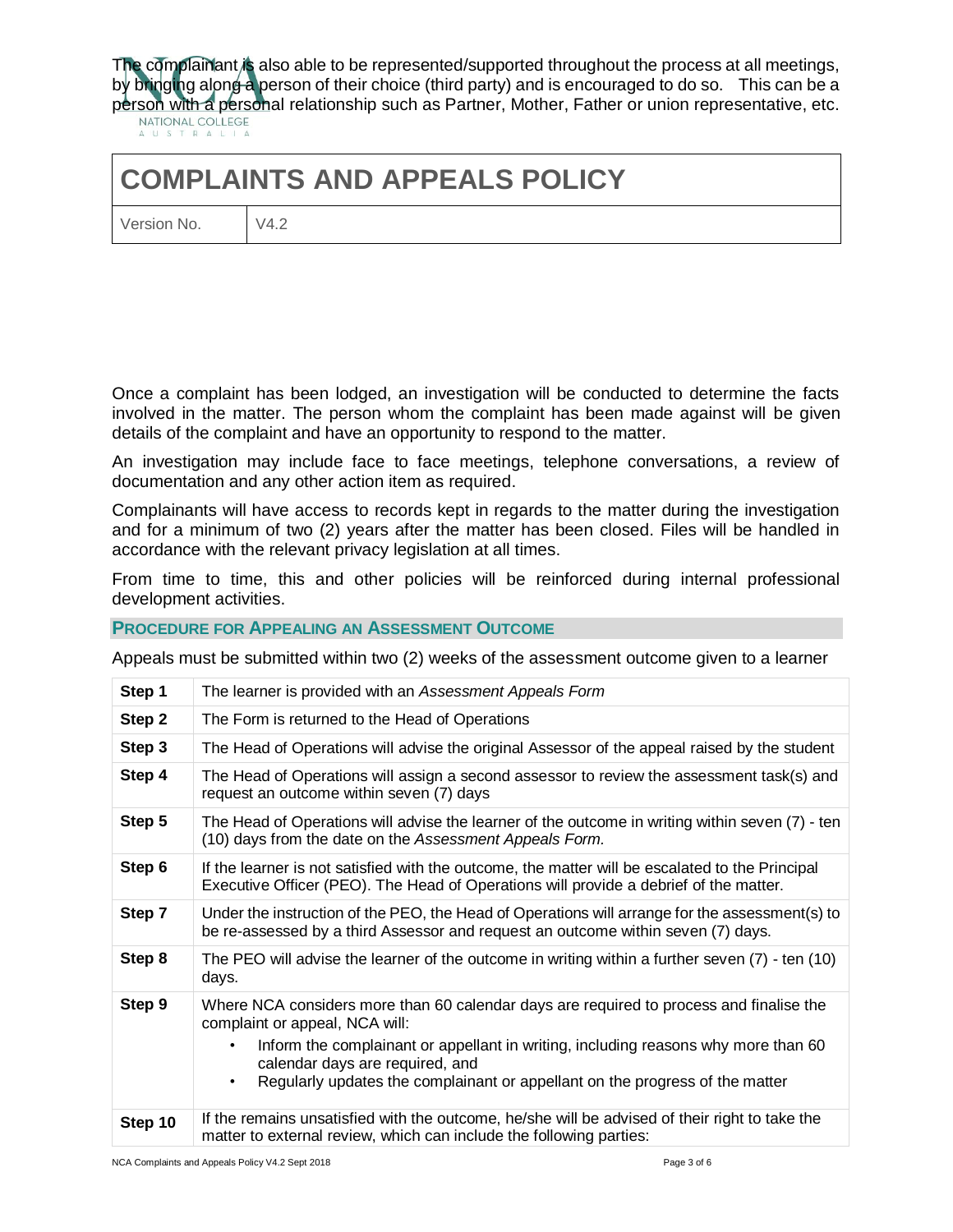

Australian Skills Quality Authority (ASQA) <http://www.asqa.gov.au/complaints/> Phone: 1300 701 801

# **COMPLAINTS AND APPEALS POLICY**

Version No.  $V4.2$ 

### **PROCEDURE FOR GENERAL COMPLAINTS**

### **For academic and non-academic matters regarding external parties**

| Step 1 | The person receiving the complaint completes a Client Complaint Form and forwards it to the<br>Head of Operations for investigation.                                                                                                                                                       |                                                                                                         |  |  |  |  |
|--------|--------------------------------------------------------------------------------------------------------------------------------------------------------------------------------------------------------------------------------------------------------------------------------------------|---------------------------------------------------------------------------------------------------------|--|--|--|--|
| Step 2 | The Head of Operations will inform the learner their complaint has been received within five (5)<br>working days.                                                                                                                                                                          |                                                                                                         |  |  |  |  |
| Step 3 | The Head of Operations will investigate the matter with the aim of seeking a resolution. If the<br>complainant is a current student, the Head of Operations will discuss the matter with the<br>Facilitator/Assessor and devise an action plan and/or reach a resolution.                  |                                                                                                         |  |  |  |  |
|        | This may take up to 20 days to ensure a thorough investigation but it will be conducted as<br>quickly as possible.                                                                                                                                                                         |                                                                                                         |  |  |  |  |
|        | The complainant will be advised of the progress and/or outcome in writing within seven (7)<br>days. The final outcome will be advised within fourteen (14) working days. The matter is<br>recorded in the Client Complaint Register, and monitored by the Quality & Compliance<br>Manager. |                                                                                                         |  |  |  |  |
|        | If the matter is particularly complex then it will be escalated to the PEO which may take longer<br>than the 14 days.                                                                                                                                                                      |                                                                                                         |  |  |  |  |
| Step 4 | If the complainant is not satisfied with the outcome, the matter will be referred to the Principal<br>Executive Officer (PEO) who will further investigate the issue and provide a written response<br>within a further seven (7) days.                                                    |                                                                                                         |  |  |  |  |
| Step 5 | Where NCA considers more than 60 calendar days are required to process and finalise the<br>complaint or appeal, NCA will:                                                                                                                                                                  |                                                                                                         |  |  |  |  |
|        | Inform the complainant or appellant in writing, including reasons why more than 60<br>calendar days are required, and<br>Regularly updates the complainant or appellant on the progress of the matter<br>$\bullet$                                                                         |                                                                                                         |  |  |  |  |
| Step 6 | If the complainant remains unsatisfied with the College's resolutions, he/she will be advised of<br>their right to take the matter to external review, which can include the following parties:                                                                                            |                                                                                                         |  |  |  |  |
|        | NSW Ombudsman<br>www.ombo.nsw.gov.au<br>Ombudsman Tasmania<br>http://www.ombudsman.tas.gov.au/                                                                                                                                                                                             | Australian Skills Quality Authority (ASQA)<br>http://www.asqa.gov.au/complaints/<br>Phone: 1300 701 801 |  |  |  |  |
| Step 7 | NCA will securely maintain records of all complaints and appeals and their outcomes, and<br>identify potential causes of complaints and appeals and take appropriate corrective action to<br>eliminate or mitigate the likelihood of reoccurrence.                                         |                                                                                                         |  |  |  |  |
|        | The Client Complaint Register will be updated during the process and with the final resolution.                                                                                                                                                                                            |                                                                                                         |  |  |  |  |
|        | NCA will ensure the complaints and appeals policy is publically available, on NCA's website.                                                                                                                                                                                               |                                                                                                         |  |  |  |  |
|        | All complaints will be reviewed and any actions resulting in changes to college systems and                                                                                                                                                                                                |                                                                                                         |  |  |  |  |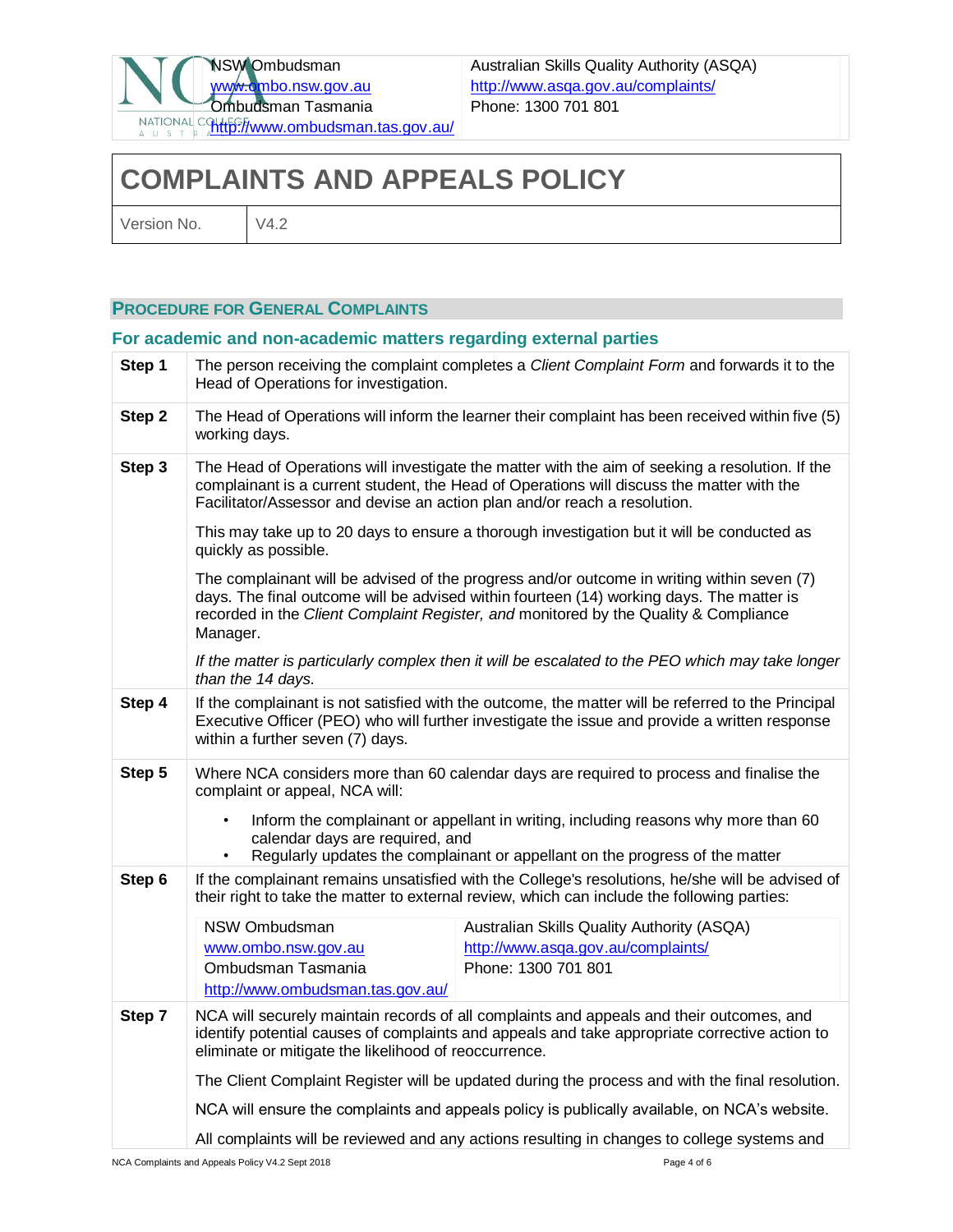

procedures will be discussed at management meetings and/or facilitator meetings and implemented as part of NCA's continuous improvement activities.

NATIONAL COLLEGE AUSTRALIA

## **COMPLAINTS AND APPEALS POLICY**

Version No. V4.2

### **For non-academic matters regarding internal parties (staff)**

| Step 1 | Discuss the issue with the immediate manager. Exercise goodwill and maintain<br>professionalism in all attempts to resolve conflicts. The process must be fair, transparent and<br>efficient.                                                                                                            |
|--------|----------------------------------------------------------------------------------------------------------------------------------------------------------------------------------------------------------------------------------------------------------------------------------------------------------|
|        | Where necessary, the manager will arrange a formal meeting to resolve the issue to<br>everyone's satisfaction. An <i>Employee Counselling Record</i> will be completed as a record of the<br>meeting. Either party may request the presence of a third party at the meeting.                             |
|        | Timeframes for a review of the situation must be set and recorded on the form. The initial<br>review period should be within seven $(7)$ – fourteen $(14)$ days. It is the manager's responsibility<br>to conduct the follow-up review and sign off on the record once it has been closed.               |
| Step 2 | If the matter is not resolved by the review date, either party may approach the Principal<br>Executive Officer who will investigate the issue. The PEO may meet with both parties together<br>or individually. A second <i>Employee Counselling Record</i> will be completed with dates for a<br>review. |
|        | The review period should be within seven (7) – fourteen (14) days. The PEO will lead the<br>review and provide a written response to both parties.                                                                                                                                                       |

Records will include the *Employee Counselling Record* and it may include any other documentation/items used as part of the investigation. All records will be kept in the relevant staff file(s).

### **VERSION HISTORY**

| <b>Date</b> | <b>Document</b><br><b>Version</b> | <b>Document Revision History</b> | <b>Author/Reviser</b>      |
|-------------|-----------------------------------|----------------------------------|----------------------------|
| 23.11.2016  | V3.0                              | Template and content revised     | <b>Quality Coordinator</b> |
| 30.5.17     | V4.0                              | Logo and style updated           | <b>Quality Coordinator</b> |
| 3.7.17      | V4.1                              | Job titles amended               | Q&C Manager                |
| 11.9.18     | V4.2                              | Logo updated                     | Q&C Manager                |

NCA Complaints and Appeals Policy V4.2 Sept 2018 **Page 5 of 6** and 30 and 30 and 30 and 30 and 30 and 30 and 30 and 30 and 30 and 30 and 30 and 30 and 30 and 30 and 30 and 30 and 30 and 30 and 30 and 30 and 30 and 30 and 3